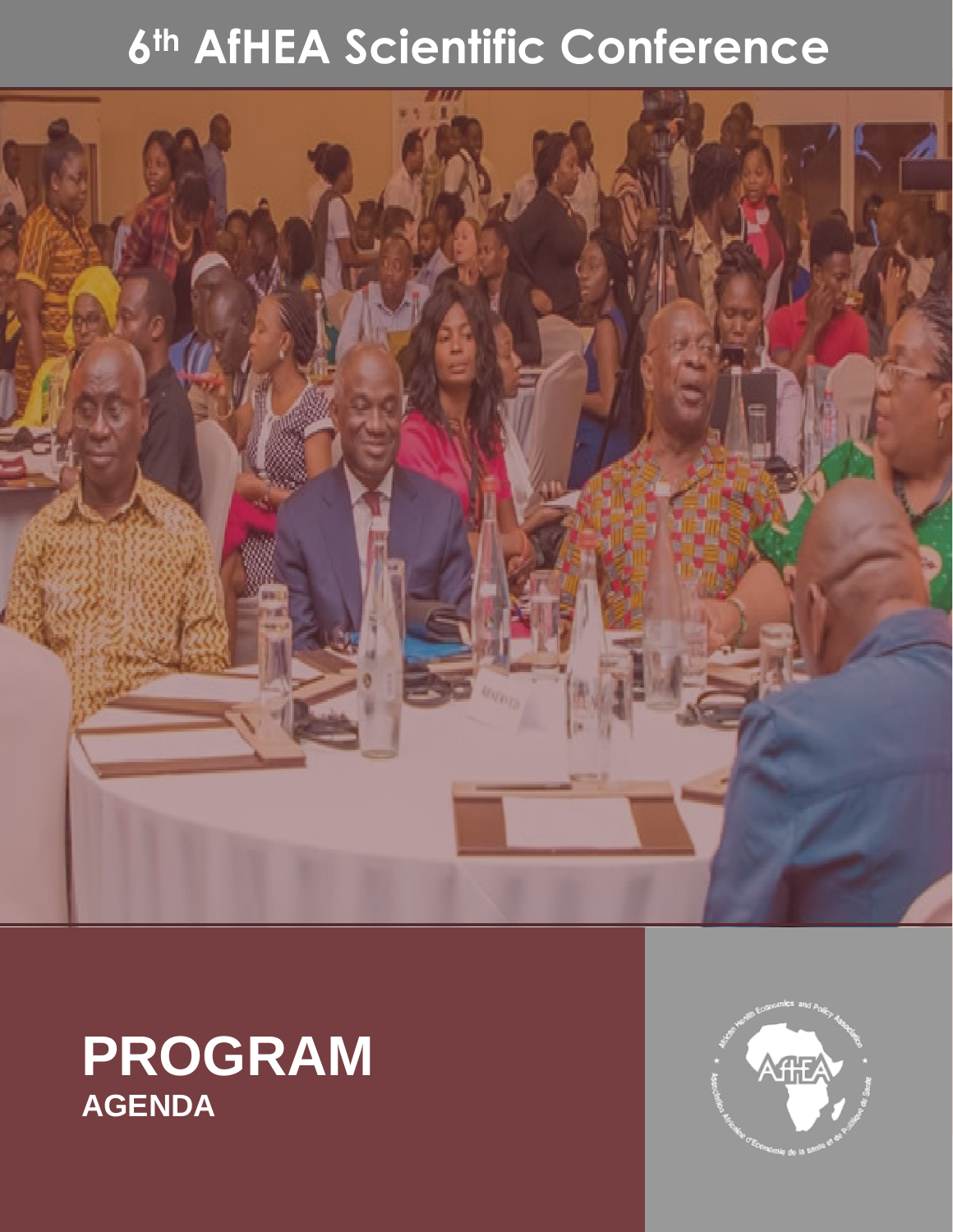## **AfHEA 2022 Scientific Conference: Program at a Glance**

|                        | Pre-conference workshops                                                                                                                                                         |                                                                                                                                                |                            |                         |                       |                |  |  |
|------------------------|----------------------------------------------------------------------------------------------------------------------------------------------------------------------------------|------------------------------------------------------------------------------------------------------------------------------------------------|----------------------------|-------------------------|-----------------------|----------------|--|--|
| Date / time (GMT)      |                                                                                                                                                                                  |                                                                                                                                                |                            |                         |                       |                |  |  |
| March 1-3: 12:00-      |                                                                                                                                                                                  |                                                                                                                                                |                            |                         |                       |                |  |  |
| 3:00pm                 | Strategic Health Purchasing Skills Building Workshop - Organized by Strategic Purchasing Africa Resource Center (SPARC)                                                          |                                                                                                                                                |                            |                         |                       |                |  |  |
| March 3-4: 3:30-6:30pm | Scientific Writing for Early-Career Researchers in Health Systems and Policy - Organized by AfHEA and WHO-AFRO                                                                   |                                                                                                                                                |                            |                         |                       |                |  |  |
|                        |                                                                                                                                                                                  | Effectively using Science Communications Tools and Methods in Promoting Research Workshop - Organized by African Health Observatory (AHOP) and |                            |                         |                       |                |  |  |
| March 4: 12:00-1:30pm  | The Conversation Africa                                                                                                                                                          |                                                                                                                                                |                            |                         |                       |                |  |  |
| Monday: March 7, 2022  |                                                                                                                                                                                  |                                                                                                                                                |                            |                         |                       |                |  |  |
| 12:00-1:00pm GMT       | 1211: Official opening ceremony                                                                                                                                                  |                                                                                                                                                |                            |                         |                       |                |  |  |
| 1:15-2:30pm GMT        | <b>Plenary 1</b>                                                                                                                                                                 |                                                                                                                                                |                            |                         |                       |                |  |  |
|                        | 1201: Building back better health systems: the role of innovation, multi-sectoral approaches and global financial architecture in building resilient health<br>systems in Africa |                                                                                                                                                |                            |                         |                       |                |  |  |
| 2:45-4:00pm GMT        | <b>Parallel sessions 1</b>                                                                                                                                                       |                                                                                                                                                |                            |                         |                       |                |  |  |
|                        | Session title:                                                                                                                                                                   | Session title:                                                                                                                                 | Session title:             | Session title:          | Session title:        | Session title: |  |  |
|                        | 1115: How have                                                                                                                                                                   | 1165: Investing in Health systems                                                                                                              | 1167: Impact of COVID      | 1168: Strengthening     | 1183: Decision        |                |  |  |
|                        | adjustments in public                                                                                                                                                            | Post COVID                                                                                                                                     | on Health Services         | <b>Public Financial</b> | Models and            |                |  |  |
|                        | financial management and                                                                                                                                                         |                                                                                                                                                |                            | Management              | Quality of Care       |                |  |  |
|                        | strategic purchasing                                                                                                                                                             |                                                                                                                                                |                            | Systems                 |                       |                |  |  |
|                        | contributed to COVID-19                                                                                                                                                          |                                                                                                                                                |                            |                         |                       |                |  |  |
|                        | health sector response?                                                                                                                                                          |                                                                                                                                                |                            |                         |                       |                |  |  |
|                        | Lessons for building back                                                                                                                                                        |                                                                                                                                                |                            |                         |                       |                |  |  |
|                        | better.                                                                                                                                                                          |                                                                                                                                                |                            |                         |                       |                |  |  |
| 4:15-5.30pm GMT        | <b>Parallel sessions 2</b>                                                                                                                                                       |                                                                                                                                                |                            |                         |                       |                |  |  |
|                        | 1102: Decentralization:                                                                                                                                                          | 1139: How can country public                                                                                                                   | 1182: Primary Health       | 1186: Maternal,         | 1209:                 |                |  |  |
|                        | friend or foe to public                                                                                                                                                          | finance management systems                                                                                                                     | Care                       | Adolescent and          | Strengthening         |                |  |  |
|                        | financial management in                                                                                                                                                          | enable better response to future                                                                                                               |                            | Child Health            | Community             |                |  |  |
|                        | health?                                                                                                                                                                          | epidemics: What lessons have                                                                                                                   |                            | Interventions_1         | <b>Health Systems</b> |                |  |  |
|                        |                                                                                                                                                                                  | African countries learned from                                                                                                                 |                            |                         |                       |                |  |  |
|                        |                                                                                                                                                                                  | COVID-19?                                                                                                                                      |                            |                         |                       |                |  |  |
| Tuesday: March 8, 2022 |                                                                                                                                                                                  |                                                                                                                                                |                            |                         |                       |                |  |  |
| 12:00-1:15pm GMT       |                                                                                                                                                                                  |                                                                                                                                                | <b>Plenary 2</b>           |                         |                       |                |  |  |
|                        | 1202: COVID-19 Vaccine Health Technology Assessment in African Countries                                                                                                         |                                                                                                                                                |                            |                         |                       |                |  |  |
| 1:30-2:00pm GMT        |                                                                                                                                                                                  |                                                                                                                                                | <b>Poster sessions</b>     |                         |                       |                |  |  |
|                        | 1192: Health                                                                                                                                                                     | 1193: Innovative approaches to                                                                                                                 |                            |                         |                       |                |  |  |
|                        | Financing_Poster Session 1                                                                                                                                                       | health system strengthening<br>Poster Session 2                                                                                                |                            |                         |                       |                |  |  |
| 2:15-3:30pm GMT        |                                                                                                                                                                                  |                                                                                                                                                | <b>Parallel sessions 3</b> |                         |                       |                |  |  |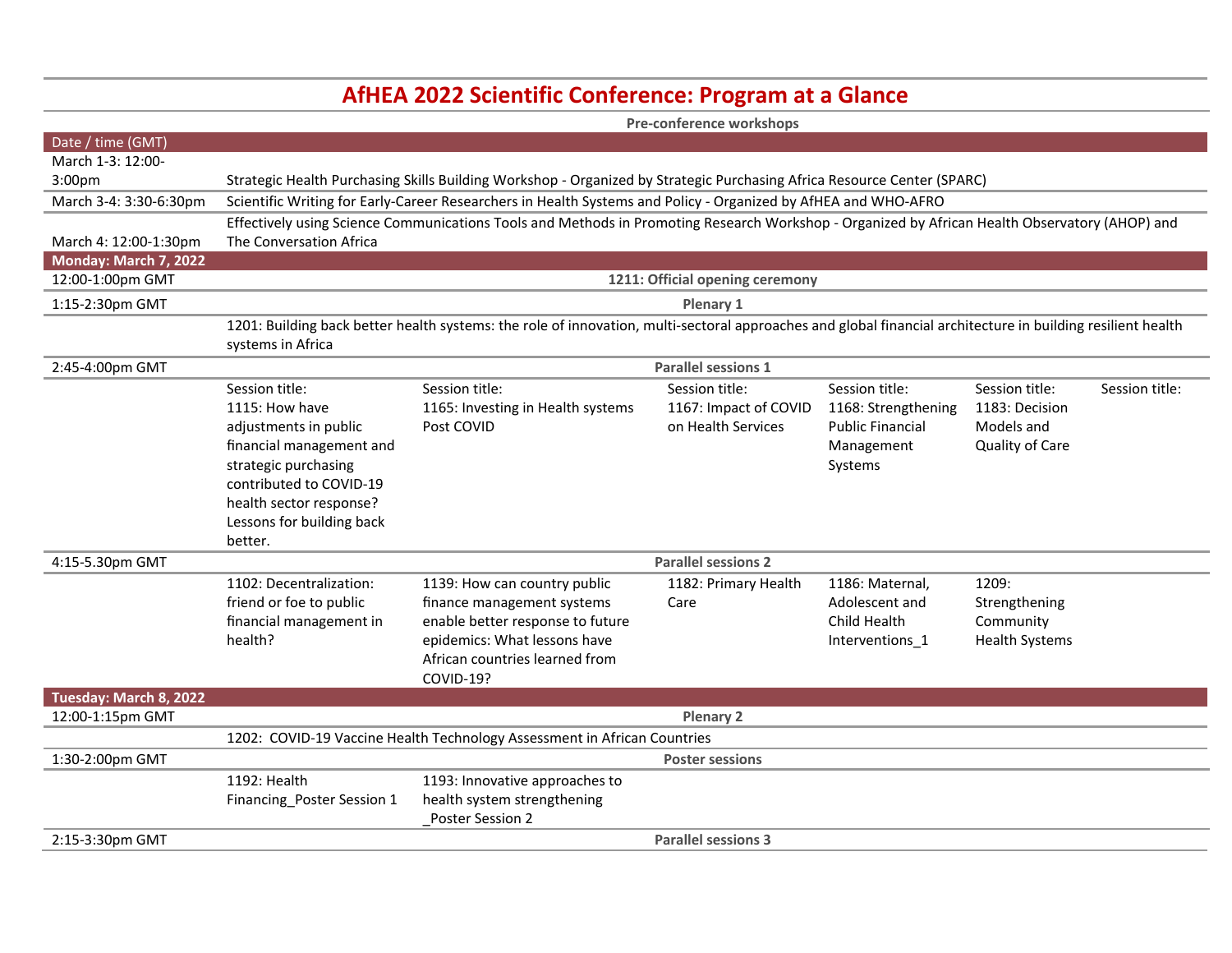|                          | 1128: The Impact of COVID-<br>19 on Health Financing in<br>Low- and Middle-Income<br>Countries: Findings from<br>Burkina Faso, Kenya, and<br>Uganda | 1140: The use of data and evidence<br>for decision making in HTA:<br>Adopting an evidence deliberative<br>process as a mechanism for<br>strengthening decision making in<br>Health Technology Assessment. | 1180: Impact of<br><b>Health Expenditures</b>                                                                                                                 | 1189: Impact of<br><b>COVID on Health</b><br>Services FR                                       |                                                                          |                                                                                                  |
|--------------------------|-----------------------------------------------------------------------------------------------------------------------------------------------------|-----------------------------------------------------------------------------------------------------------------------------------------------------------------------------------------------------------|---------------------------------------------------------------------------------------------------------------------------------------------------------------|------------------------------------------------------------------------------------------------|--------------------------------------------------------------------------|--------------------------------------------------------------------------------------------------|
|                          | 1136: Building Back Better<br>Health Systems: Planning to<br>Invest in the Health<br>Workforce in Africa                                            | 1106: Operationalizing efficiency:<br>opportunities, constraints, and<br>necessities                                                                                                                      | 1111: Strategic health<br>purchasing in sub-<br>Saharan Africa and<br>adjustments needed<br>for financing systems<br>to become more<br>resilient to pandemics |                                                                                                |                                                                          |                                                                                                  |
| Wednesday: March 9, 2022 |                                                                                                                                                     |                                                                                                                                                                                                           |                                                                                                                                                               |                                                                                                |                                                                          |                                                                                                  |
| 12:00-1:15pm GMT         |                                                                                                                                                     |                                                                                                                                                                                                           | <b>Plenary 3</b>                                                                                                                                              |                                                                                                |                                                                          |                                                                                                  |
|                          | health security responsiveness                                                                                                                      | 1203: Lessons from six countries in West and Central Africa on health system responses to Covid 19 for strengthening future national and sub-regional                                                     |                                                                                                                                                               |                                                                                                |                                                                          |                                                                                                  |
| 1:30-2:00pm GMT          |                                                                                                                                                     |                                                                                                                                                                                                           | <b>Poster sessions</b>                                                                                                                                        |                                                                                                |                                                                          |                                                                                                  |
|                          | 1194: Pricing and<br>Procurement<br>Practises_Poster Session 3                                                                                      | 1195: Resource Allocation Poster<br>Session 4                                                                                                                                                             |                                                                                                                                                               |                                                                                                |                                                                          |                                                                                                  |
| 2:15-3:30pm GMT          |                                                                                                                                                     |                                                                                                                                                                                                           | <b>Parallel sessions 4</b>                                                                                                                                    |                                                                                                |                                                                          |                                                                                                  |
|                          | 1133: Investment cases for<br>Transformative Results in<br>the Decade of Action: Case<br>studies in Sub-Saharan<br>Africa                           | 1135: Scaling up Surgery in sub-<br>Saharan Africa: Exploring the<br><b>Fundamental Economics and</b><br><b>Dynamic Complexities</b>                                                                      | 1188: Impact of COVID<br>on Health<br>Services_FR2                                                                                                            | 1171: Strategic<br>Purchasing                                                                  | 1181: UHC Policy<br>Processes and<br>Reforms                             |                                                                                                  |
| 3:45-5:00pm GMT          |                                                                                                                                                     |                                                                                                                                                                                                           | <b>Parallel sessions 5</b>                                                                                                                                    |                                                                                                |                                                                          |                                                                                                  |
|                          | 1132: Integrating care for<br><b>Maternal Health and Non-</b><br>Communicable Disease:<br>design, costs, and<br>sustainability                      | 1117: Economics of Neglected<br><b>Tropical Skin Diseases: Findings</b><br>from Liberia, Ghana, and Ethiopia                                                                                              | 1109: Implementation<br>and economics of<br>diagnosis for<br>communicable and<br>non-communicable<br>diseases                                                 | 1156: Harnessing<br>knowledge for<br>health systems - the<br>role of co-producing<br>knowledge | 1172: Cost and<br>Cost-<br>Effectiveness of<br>Health<br>Interventions_1 | 1173: Cost and<br>Cost-<br><b>Effectiveness</b><br>of Health<br>Interventions_<br>$\overline{2}$ |
| Thursday: March 10, 2022 |                                                                                                                                                     |                                                                                                                                                                                                           |                                                                                                                                                               |                                                                                                |                                                                          |                                                                                                  |
| 12:00-1:15pm GMT         |                                                                                                                                                     |                                                                                                                                                                                                           | <b>Plenary 4</b>                                                                                                                                              |                                                                                                |                                                                          |                                                                                                  |
|                          | 1204: Accelerating towards universal access to sexual and reproductive health and rights (SRHR) in the Decade of Action                             |                                                                                                                                                                                                           |                                                                                                                                                               |                                                                                                |                                                                          |                                                                                                  |
| 1:30-2:00pm GMT          |                                                                                                                                                     |                                                                                                                                                                                                           | <b>Poster sessions</b>                                                                                                                                        |                                                                                                |                                                                          |                                                                                                  |